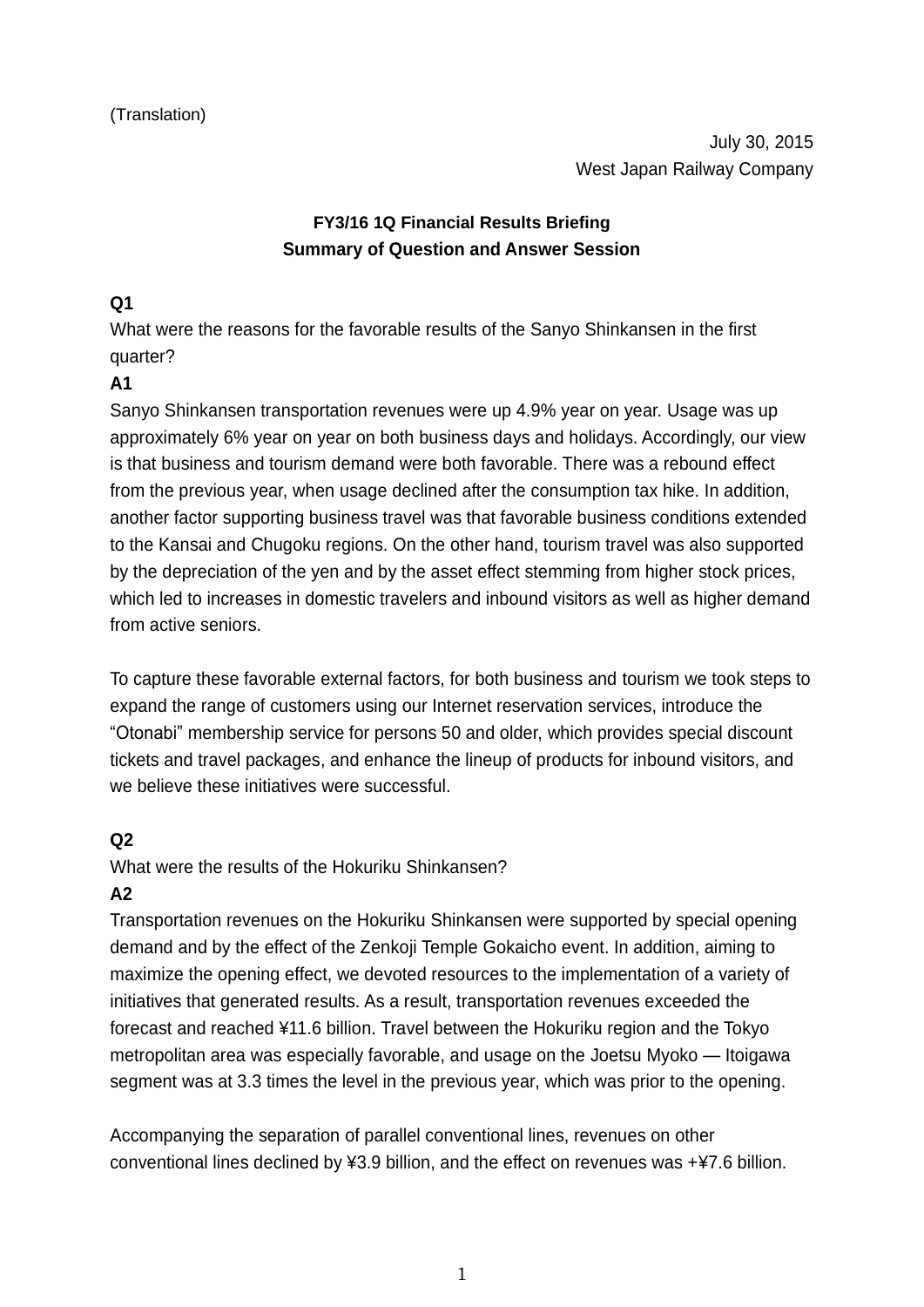# **Q3**

The forecast for full-year transportation revenues has been revised upward. What was the basis for this revision? Also, what is the forecast for revenues for the Hokuriku Shinkansen?

## **A3**

In regard to non-consolidated transportation revenues, the basic trend in the first quarter was expected to continue through the second quarter, and we made an upward revision to the forecast for the first half. This was based on our view that the favorable conditions in the first quarter would continue through the first half due to the effects of our initiatives combined with the external factors, such as the depreciation of the yen, higher stock prices, and the shift in the destination of non-Japanese travelers to Japan due to the MERS outbreak in South Korea. On the other hand, we have not changed the forecast for the second half from the initial forecast. This is due to our view that inbound travel to South Korea will recover from the MERS issue. In addition, there is a possibility that there will be substantial change in the uncertain overseas situation, such as in China's economy. In addition, with the same thinking applying to transportation revenues on the Hokuriku Shinkansen, we made the revision based on the assumption that results in the second quarter would be about the same as in the first.

## **Q4**

The forecast for non-consolidated operating expenses has increased by ¥5.0 billion. Is it possible that there will be further increases in expenses based on future revenue trends? **A4**

To achieve favorable transportation revenues, we continue to implement marketing reinforcement initiatives in the Hokuriku area in order to sustain results on the Hokuriku Shinkansen, where these initiatives were successful in the first quarter. We are also steadily implementing safety/stability measures on the neighboring lines that support increased usage on the Hokuriku Shinkansen. For these reasons, we increased the forecast for non-consolidated full-year operating expenses by ¥5.0 billion.

In the future, if revenues increase more than expected, it is possible that there will be additional increases in expenses to ensure further gains in revenues, but at this point we cannot say anything about the specific details.

## **Q5**

The West Wing of the OSAKA STATION CITY North Gate Building has been converted from department store to shopping center. What level of effect will this have on operating income for this period? Also, what are the results for LUCUA osaka, which includes the East Wing and West Wing of the North Gate Building?

#### **A5**

The majority of improvement in profits in the retail business and in the real estate business